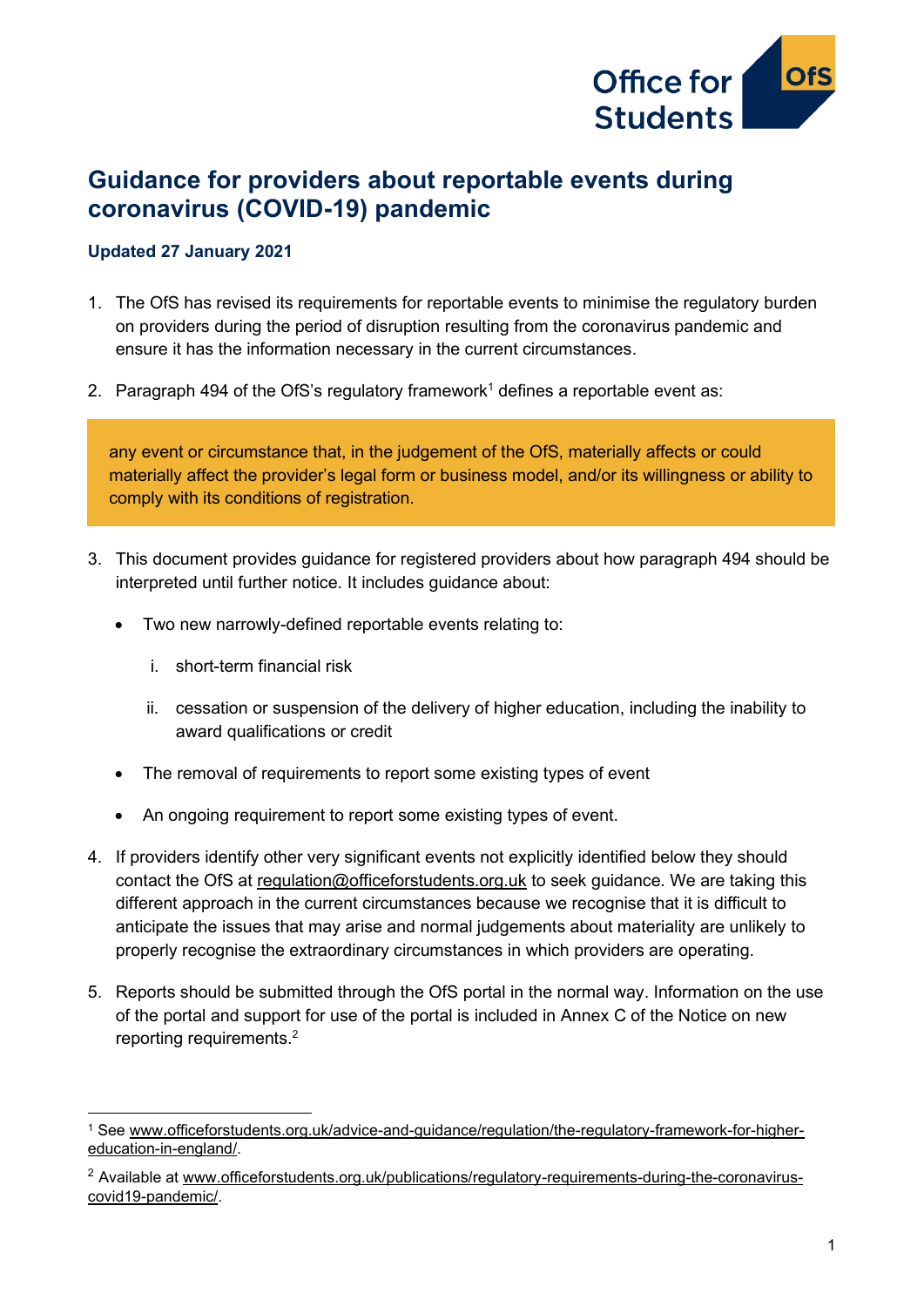### **New reportable events**

#### **Short-term financial risk**

- 6. This reporting requirement does not apply to further education colleges and sixth form colleges that are regulated by the Education and Skills Funding Agency (ESFA). It applies to all other registered providers.
- 7. Registered providers are normally required to report to the OfS material events with possible financial viability or sustainability implications. The coronavirus pandemic creates conditions in which many providers are likely to experience a material change in their financial position and performance that would normally be reportable to the OfS. It is not possible at the moment for providers to identify the long-term impact of the pandemic and so we are removing the general requirement for a provider to report events with implications for viability or sustainability over a three- or five-year horizon. However, providers who have identified significant financial concerns on a longer time horizon should contact us on [regulation@officeforstudents.org.uk](mailto:regulation@officeforstudents.org.uk) to seek guidance.
- 8. Instead we are putting in place a requirement to report short-term financial risk as defined in paragraphs 10 to 14 below. Collecting this information is necessary to allow us to identify quickly those providers that are likely to experience acute financial challenges in the short term. It will also help us to understand patterns across the sector and the exposure of different types of provider to developing events. This information will allow us to consider with government and other stakeholders, the financial risks being faced by providers.
- 9. We may revise this requirement as the situation develops. Where we consider there may be financial risks to a provider based on our own modelling we may also initiate discussions with it about this.
- **10. A provider is required to report to the OfS if it considers it to be reasonably likely that its liquidity will drop below 30 days<sup>3</sup> at any point during a rolling three month period from the date of the report to the OfS.**
- 11. If a provider's normal cash management policy is to maintain lower levels of liquidity and a forecast liquidity level below 30 days is a result of active cash management, it only needs to report this to us if it considers that it is reasonably likely that it will not be able to manage this in the usual manner. If a provider would normally fall to 30 days' liquidity but believes it can mitigate this and intends to do so it does not need to report this.
- 12. In assessing whether its liquidity is reasonably likely to drop below 30 days, a provider must consider the impact of circumstances or events that it believes are reasonably likely to occur in the period. This might include, but is not limited to:
	- A reduction in forecast student recruitment, from UK-based students, EU students, and international students

<sup>&</sup>lt;sup>3</sup> Liquidity is defined as the number of days of average cash expenditure covered by liquidity values, i.e. the ratio of cash and cash equivalents over expenditure excluding depreciation multiplied by a factor of 365 (Liquidity days = (cash and cash equivalents)/(expenditure-depreciation)\*365).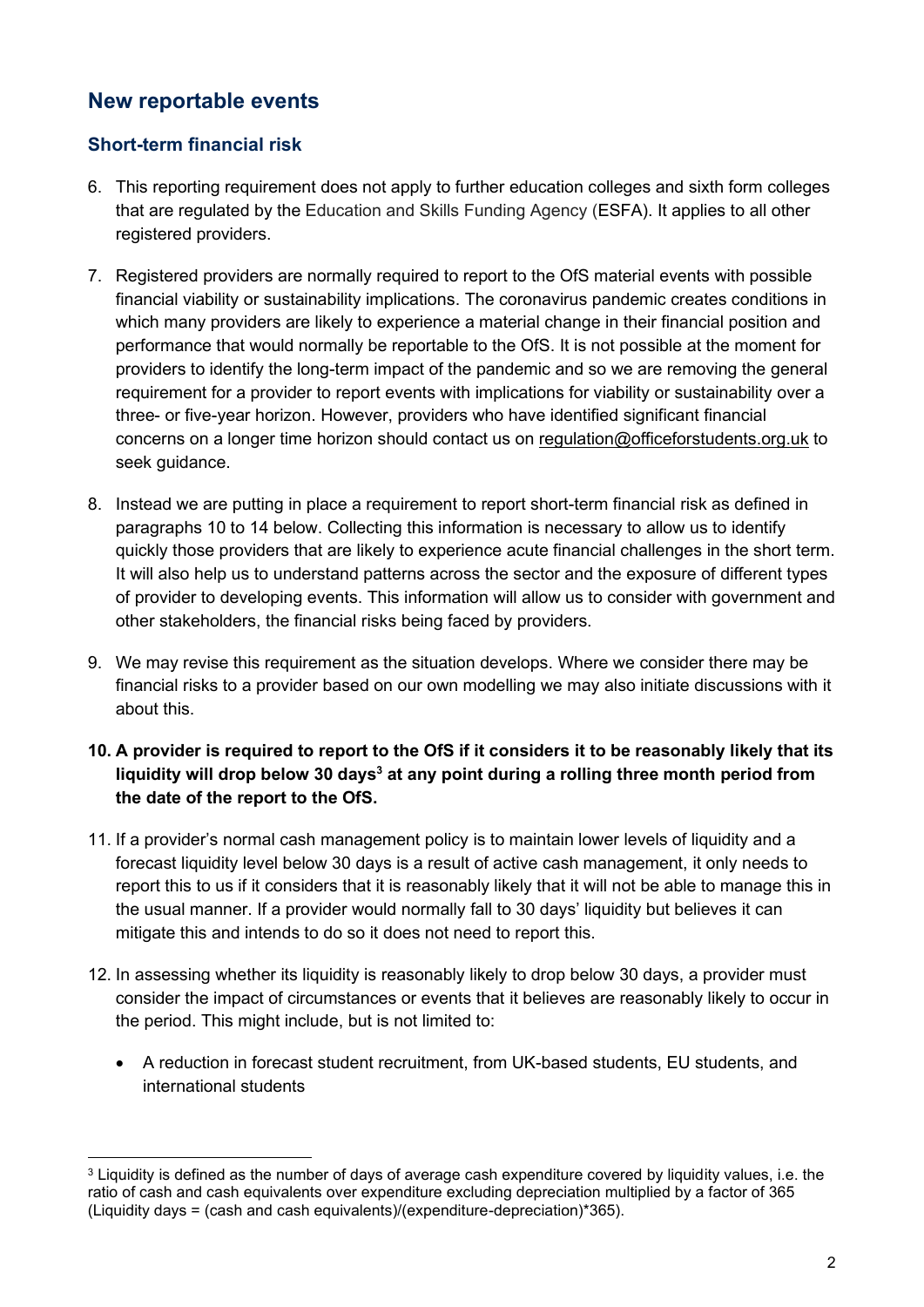- A reduction in forecast income from non-teaching or research activity
- A reduction in forecast income from the provision of accommodation to students
- An increase in payment of refunds or compensation to students as a result of changes to course delivery, accommodation, or other services.
- 13. A provider should report on such short-term financial risk within five days of the date that it concludes that a scenario is reasonably likely to occur or, if that is not possible due to exceptional circumstances beyond the control of the provider, as soon as reasonably practicable thereafter and without undue delay.
- 14. A report should consist of:
	- A brief description of the relevant scenario or scenarios
	- A statement that sets out the date(s) on which the provider considers that liquidity is reasonably likely to drop below 30 days.
- 15. We recognise the challenges associated with forecasting financial performance in the current environment. Therefore we are not asking providers to submit a full set of updated financial forecasts as part of their report.
- 16. When a provider reports such short-term financial risk, we will contact it to discuss its report and are likely to ask for further information to help us to understand the issues. We may ask for further information about the longer-term financial implications of these issues at a later date.
- 17. The financial position of individual providers and of the sector as a whole is likely to continue to change. This means that we may amend or extend these reporting requirements in the future.

### **Cessation or suspension of delivery of higher education, including the inability to award qualifications or credit**

- 18. This reporting requirement applies to all registered providers.
- 19. Registered providers are normally required to report to the OfS events or circumstances that materially affect or could materially affect the provider's legal form or business model, and/or its willingness or ability to comply with its conditions of registration, including the B conditions which relate to the quality and standards of courses. They are also normally required to report campus and course closures and other events that trigger an approved student protection plan being implemented.
- 20. The coronavirus pandemic creates conditions in which many providers are likely to make changes to the way they deliver higher education that would normally be reportable to the OfS. We recognise that there is likely to be significant change and disruption to the delivery of higher education, in particular in relation to teaching and assessment, and so we are removing the general requirement for a provider to report events that would be of interest to us in normal circumstances.
- 21. Instead we are putting in place a requirement to report significant changes to delivery of higher education as defined in paragraph 23 below. Collecting this information is necessary to allow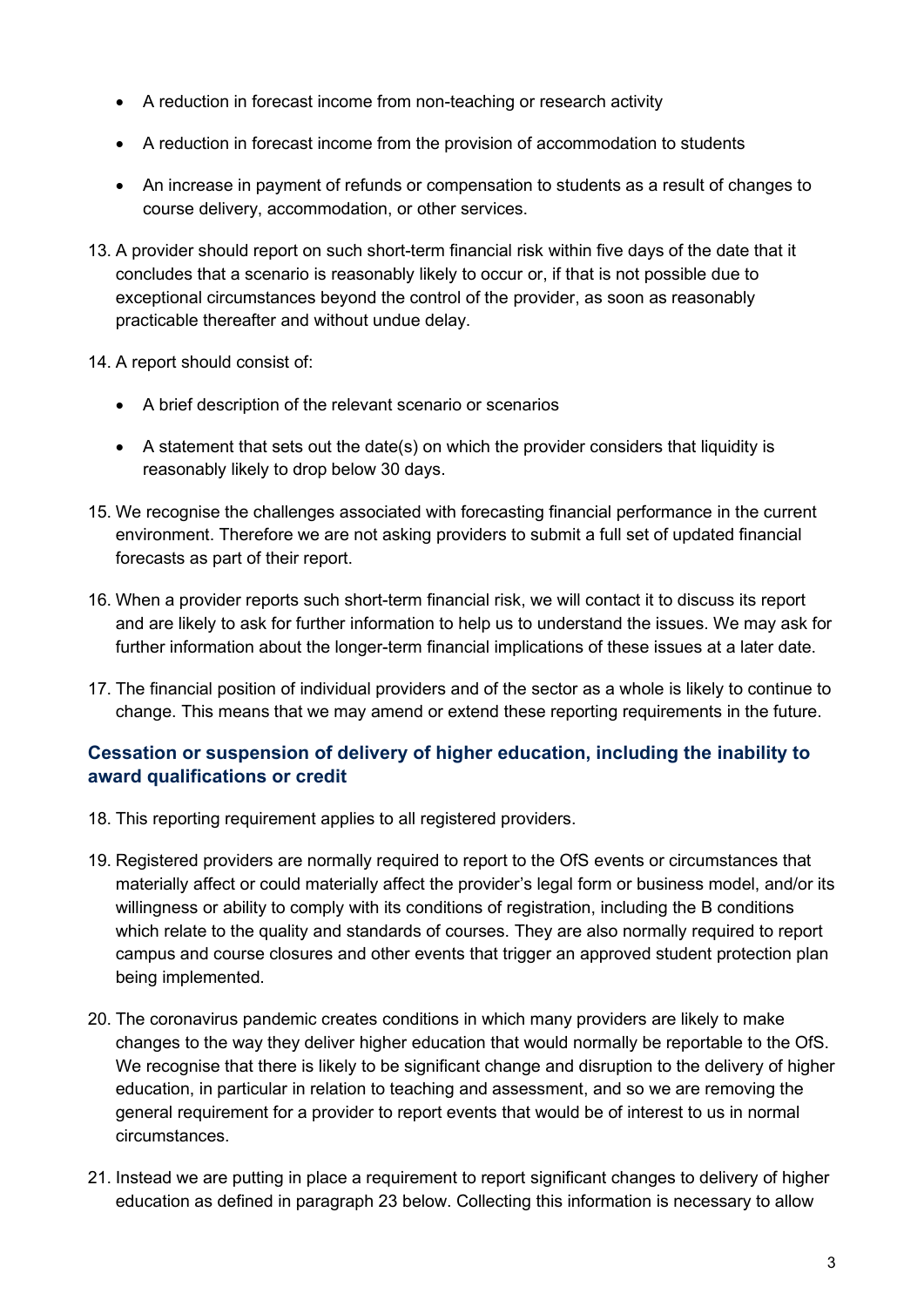us to identify quickly those providers that have stopped delivering higher education teaching or have made significant changes to the way they deliver courses. It will help us to understand patterns across the sector and the impact of developing events on different types of students. This information will allow us to identify where further guidance may be necessary to ensure courses can continue to be delivered and the interests of students protected.

- 22. We may revise this requirement as the situation develops.
- **23. A provider is required to report to the OfS if it has taken, or plans to take, any of the following actions:**
	- The provider ceases or suspends delivery of any higher education courses to current students where reasonably equivalent alternative study options are **not** provided.

A provider **does** have to report that it:

- i. is no longer delivering higher education to one or more groups of students
- ii. is ceasing or suspending delivery of one or more modes of study to current students, for example no longer delivering a course on a part-time basis
- iii. is ceasing or suspending delivery of higher education, in whole or in part, to current international students with a visa issued under a Tier 4 licence
- iv. is ceasing or suspending delivery of higher education in such a way that current students who expected to complete their course in the 2020-21 or 2021-22 academic years are unable to do so
- v. has lost accreditation by a professional, statutory or regulatory body (PSRB) because of changes to the delivery of higher education made as a result of the coronavirus pandemic.

A provider **does not** have to report that it:

- i. has moved teaching and assessment to an online or other delivery method
- ii. has temporarily closed a campus or the provider as a whole, as long as teaching continues to be delivered.
- The provider is unable to award qualifications or credit for any unit, module or course.
- The provider decides to transfer students between its teaching sites.
- A provider withdraws offers made to applicants due to start a course in or after April 2020.

A provider **does** have to report that it:

i. no longer intends to accept an intake where offers have already been made.

A provider **does not** have to report that it:

i. has postponed the planned start date of a course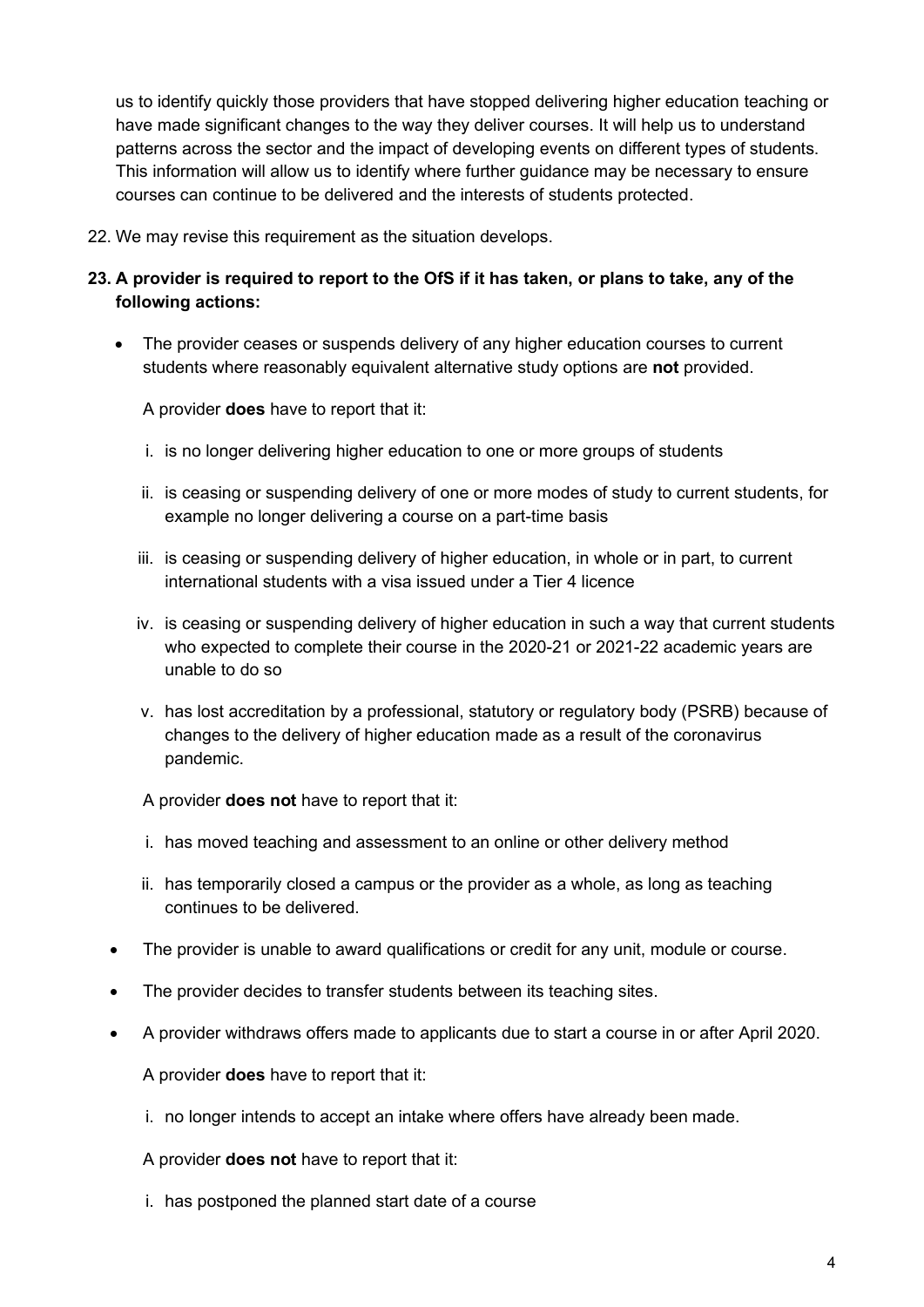- ii. has transferred offers to an equivalent course.
- 24. For courses that are delivered through a sub-contractual arrangement the lead provider should make the report. For courses delivered through a validation arrangement, the provider with a direct contractual relationship with the students should make the report.<sup>4</sup>
- 25. Reporting on significant changes to the delivery of higher education should include reports on any relevant matters relating to transnational educational activities.

### **Removal of existing requirements to report some types of event**

- 26. Paragraph 494 of the regulatory framework contains a list of events that are, or are likely to be, reportable. We recognise that this means that governing bodies and leadership teams will have reduced capacity to undertake routine reporting of regulatory matters. We are therefore removing until further notice the general requirement to report the following events:
	- The provider becoming aware of legal or court action
	- Regulatory investigation and/or sanction by other regulators
	- Any new partnerships, including validation or subcontractual arrangements
	- Opening a new campus
	- Intended campus, department, subject or provider closure
	- The implementation of a student protection plan except where this is covered under 'cessation or suspension of delivery of higher education' in paragraph 23 above.
- 27. If a provider considers that a very significant issue has arisen in relation to any of the types of event listed above, it should contact the OfS at [regulation@officeforstudents.org.uk](mailto:regulation@officeforstudents.org.uk) or telephone 0117 931 7305 to seek guidance as outlined above at paragraph 4.

## **Ongoing requirement to report some types of event**

- 28. A small number of the events listed in paragraph 494 of the regulatory framework continue to be reportable. These are:
	- changes of legal status of the provider
	- changes of ownership or control of the provider
	- the provider resolving to cease to provide all higher education on a permanent basis
	- any material suspected or actual fraud or financial irregularity.
- 29. In the context of material suspected or actual fraud or financial irregularity, 'material' should be understood to mean:

<sup>4</sup> Definitions of 'subcontractual' and 'validation' are set out in the glossary of the OfS's regulatory framework (February 2018), available at: [www.officeforstudents.org.uk/publications/securing-student-success](https://www.officeforstudents.org.uk/publications/securing-student-success-regulatory-framework-for-higher-education-in-england/)[regulatory-framework-for-higher-education-in-england/.](https://www.officeforstudents.org.uk/publications/securing-student-success-regulatory-framework-for-higher-education-in-england/)